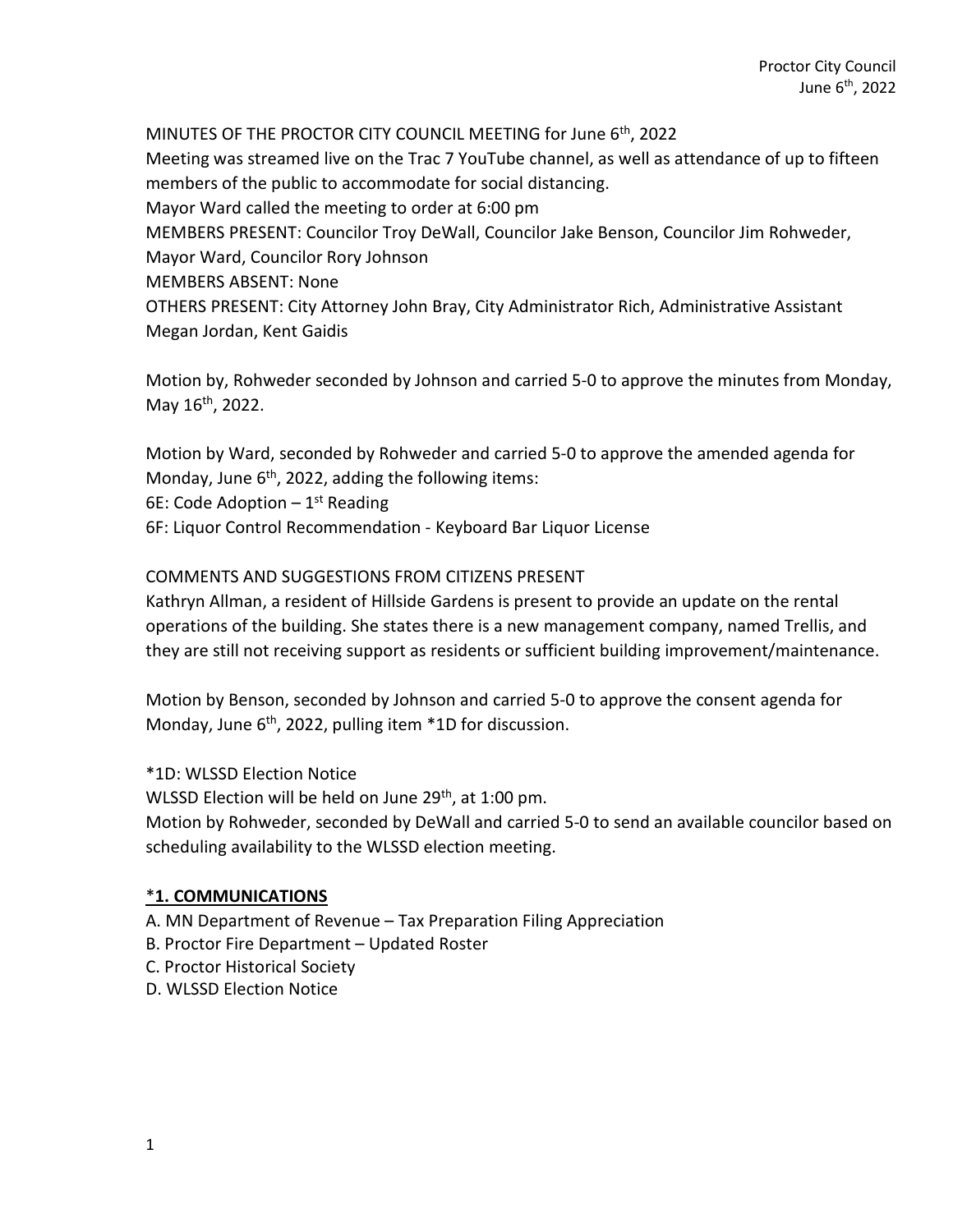## **\*2. COMMITTEE REPORTS**

- A. Golf Advisory Committee Minutes March 23rd, 2022
- B. Golf Advisory Committee Minutes May  $25<sup>th</sup>$ , 2022
- C. Police Civil Service May  $4<sup>th</sup>$ , 2022 & May  $5<sup>th</sup>$ , 2022
- D. Local Board of Appeal Minutes May  $17<sup>th</sup>$ , 2022

### **4. CLERK ADVISES COUNCIL**

#### A. 2023 Budget Process

Administrator Rich is requesting to schedule a budget working session due to changes within the truth and taxation laws and process. Finance Director Brunfelt has created a budget timeline and suggests starting at the council level to get overall goals for the 2023 budget which will then be brought to department heads for discussion and/or recommendations based on those goals. Motion by Rohweder, seconded by Benson and carried 5-0 to schedule a 2023 budget working session meeting at 5:00 pm on June  $20<sup>th</sup>$ , prior to the regular council meeting.

#### B. Commercial Building Inspector Contract

Administrator Rich states the contract includes a \$500.00/month retainer fee, and requests completing a budget amendment to address additional costs.

Motion by Johnson, seconded by DeWall and carried 5-0 to approve the contract agreement from Jim Rich for commercial building inspection services.

Councilor DeWall recommends adding a specific dollar amount to track inspections for future budgeting operations. Administrator Rich states an increase to the fee schedule and increasing permit costs will also aid in absorbing the increase of building inspection services.

### C. Frontline Worker Pay Program

Administrator Rich provides a summary and update on the application process and program information. Eligible city staff will receive direction and the link to apply to participate in the program, reimbursing staff for work performed during the 2020 pandemic period as indicated by the State of Minnesota.

### D. Payroll Reports – June  $6<sup>th</sup>$

Administrator Rich states a payroll summary has been added to the council packet, with council members requesting these reports to be included in council packets.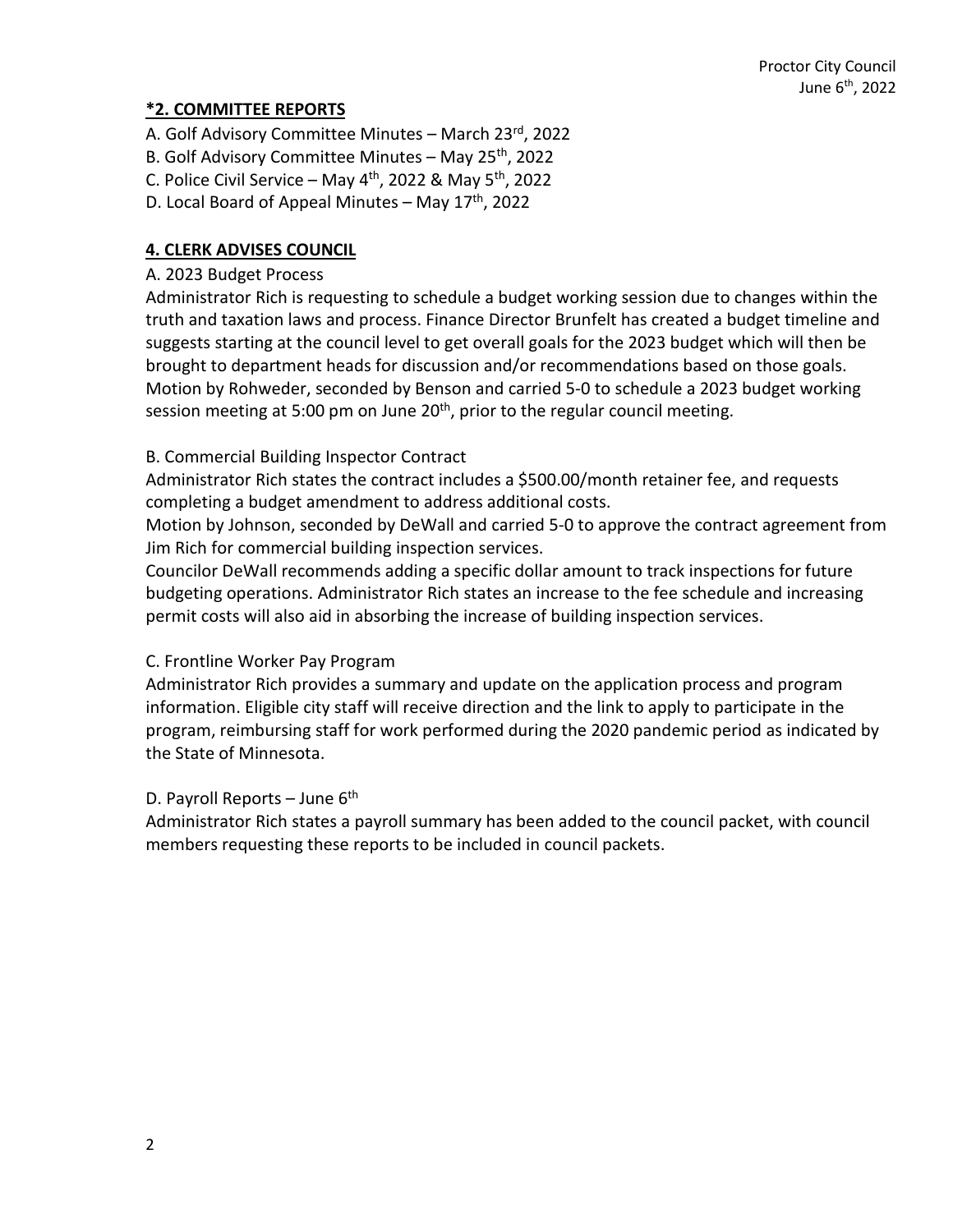## **5. UNFINISHED BUSINESS**

- A. American Rescue Plan
- B. 2023 Capital Budget Request Proposal
- C. City Rebrand Process

# **D. Blight Special Assessment Program Policy**

Mayor Ward states the policy draft was included in the packet from the last meeting for review. The city is in the process of improving and modifying the process for addressing blight. No discussion follows with additions/recommendations, or changes. Mayor Ward adds he and the police chief will schedule a date to do a blight ride along, with a submitted summary report. Motion by Rohweder, seconded by Ward and carried 5-0 to approve the blight special assessment policy as submitted.

### 6. NEW BUSINESS

## **A. Rasmussen Cleaning Contract**

Administrator Rich made the requested changes as directed by council from the last meeting. These changes include the cost of cleaning supplies, overall contract costs, and job duties. Motion by Johnson, seconded by Benson and carried 5-0 to approve the updated contract as submitted with Rasmussen Cleaning Services.

## **B. St. Louis County LRIP 2nd St Agreement**

Motion by Rohweder, seconded by DeWall and carried 5-0 to approve the agreement with St. Louis County to administer the LRIP grant for the  $2<sup>nd</sup>$  St project.

# C. Main Street Revitalization Program

Councilor Benson states with the upcoming projects of  $2<sup>nd</sup>$  St and Highway 2, he suggests the City of Proctor seek out additional opportunities and grants for business improvements. He states the Northland Foundation has announced their grant opportunities, with Councilor Benson encouraging participation once the application process is announced. Councilor Rohweder encourages local business collaboration to add to the planning process and funding opportunities.

### **D. Electronic Payment Policy**

Motion by Johnson, seconded by Rohweder and carried 5-0 to approve the ACH payment policy with Civic System, LLC.

# E. Code Adoption  $-1$ <sup>st</sup> Reading

Mayor Ward distributed the materials for the code adoption, no discussion follows at this time. The notice to adopt the code of ordinances has been published, with approval added to the agenda for June 20th, 2022.

# **F. Keyboard Liquor License**

Motion by Rohweder, seconded by Johnson and carried 5-0 to approve the recommendation of the liquor control committee granting a 2022 liquor license for the Keyboard Lounge, LLC.